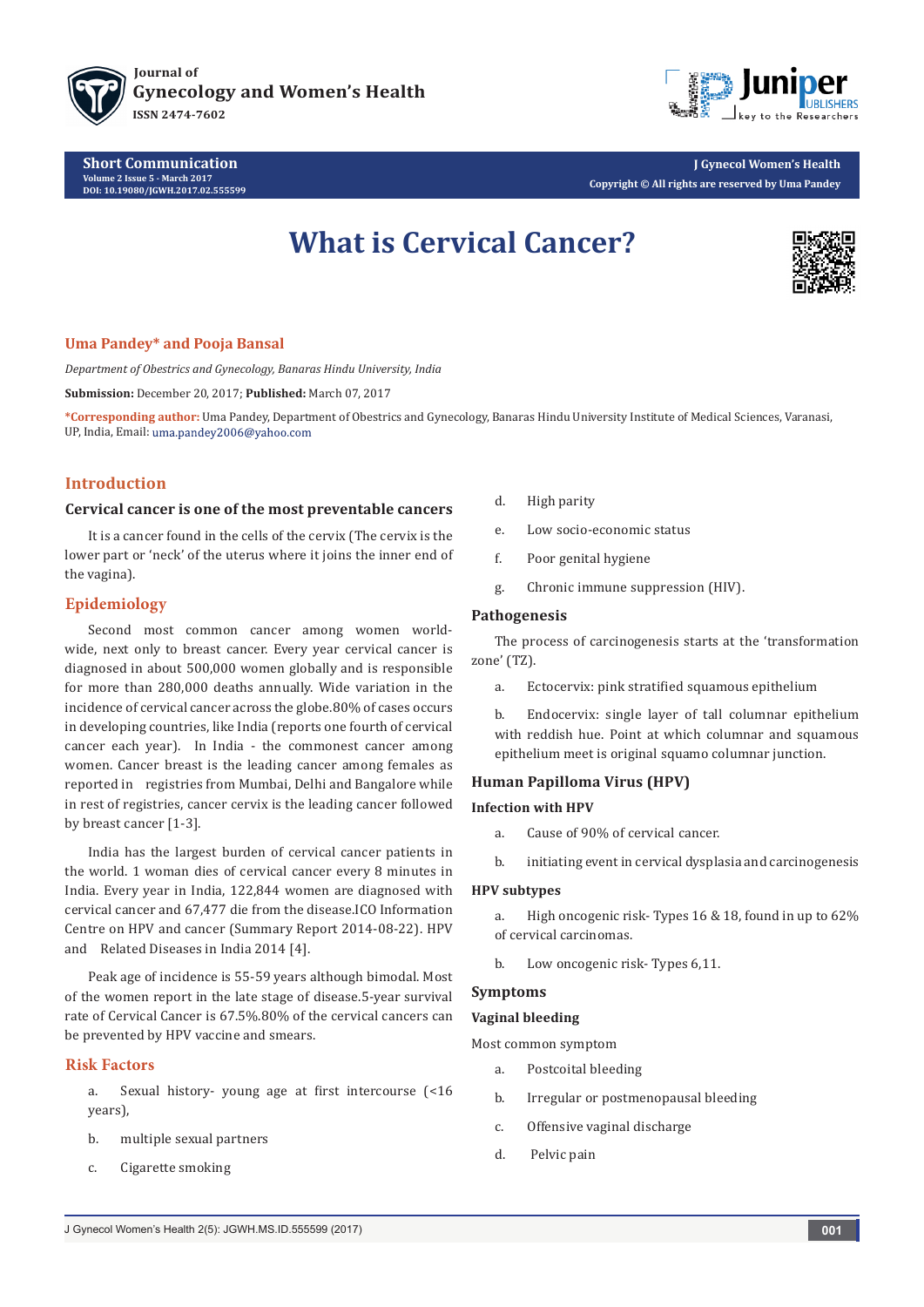- e. Increased frequency of micturition, diarrhea
- f. Ureteral obstruction d/t progressive growth of tumor laterally

# **Ultimately, the patient may be cachectic, anemic with edema legs**

a. Preclinical invasive cancer refers to early cervical cancer, with minimal stromal invasion, often without any symptoms or clinical features [5].

b. As the stromal invasion progresses, the disease becomes clinically obvious, revealing several growth patterns visible on speculum examination.

c. Histological 90-95% of invasive cervical cancers are squamous cell cancers; adenocarcinoma constitutes less than 5% of cervical cancers in most developing countries.

d. The most widely used staging system for invasive cervical cancer is based on tumor size and the spread of disease into the vagina, parametrium, urinary bladder, rectum and distant organs.

e. Clinical stage of disease at presentation is the single most important predictor of survival from invasive cervical cancer.

f. Speculum examination

# **Very early lesion**

Rough, reddish, granular area that bleeds on touch.

More advanced cancer can be

- a. Exophytic
- b. Endophytic
- c. Combination of both
- d. Cervical Cancer Screening

## **What is screening?**

Screening is looking for cancer before a person has any symptoms. This can help find cancer at an early stage. When abnormaltissue or cancer is found early, it may be easier to treat. By the time symptoms appear, cancer may have begun to spread [6-8].

## **Principles of cervical screening**

a. To reduce the incidence and mortality of cervical cancer

b. Cervical screening should be population based with wide coverage (aim for at least 80% coverage of the population).

c. Cervical cytology is the most used method of screening.

## **Why is screening effective for cervical cancer?**

a. well defined premalignant lesion.

b. Long latent period

c. A clearly defined viral etiology which could be incorporated as a marker in mass screening program

d. Easy and direct access of the uterine cervix for examination and sampling

e. Effective treatments available for the premalignant changes.

## **Recommendations for screening**

- a. Screening should begin at 21 years of age
- b. Screening before 21 should be avoided
- c. Between 21 and 29 years screen every 2 yearly
- d. Women aged 30 years who have

a. three consecutive negative cervical cytology screening test results

- b. no history of CIN 2 or CIN 3
- c. not HIV infected
- d. not immuno compromised
- e. not exposed to diethylstilbestrol in utero

Discontinue screening between 65 and 70 years of age in women who have

- a. three or more negative cytology test results
- b. no abnormal test results in the past 10 years.

## **Techniques of screening**

- a. Pap smear cytology
- b. HPV Testing

c. Visual inspection of cervix after acetic acid (VIA) or Lugol'siodine(VILI).

- d. Colposcopy
- e. Endocervical sampling should be done with cytobrush.

f. Single pap smear has a sensitivity of only about 50- 60%.

g. False negative pap smear may result from either errors of sampling, fixation, thick slide, or obscured by vaginal discharge, blood , or mucus.

h Renefits:

i. Pap smear test has been effective reducing the incidence of cervical cancer by 80% and the mortality by 70%.

## **HPV triage Strategy**

- a. Pap smear test
- b. Hybrid capture 2 for HPV DNA.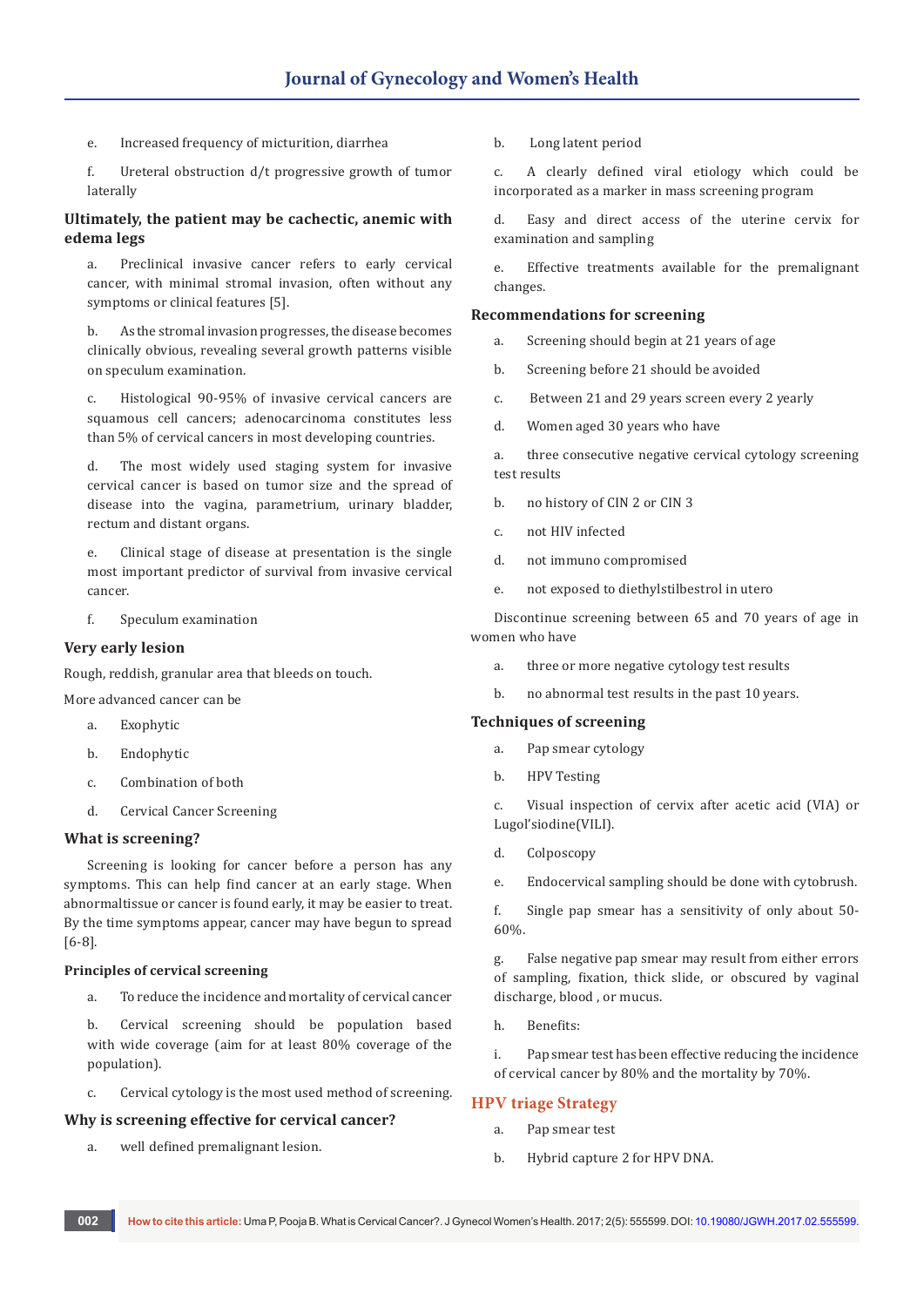- c. HPV DNA test-
- d. Positive (High risk viruses)→ Colposcopy→ Biopsy
- e. Negative→ Repeat smear after one year.
- f. COLPOSCOPY:

g. Prominent white line corresponds to the new SCJ and tongues of immature

- h. squamous metaplasia
- i. (a) with crypt opening at 4-8 o'clock
- j. positions
- k. (b) (after application of 5% acetic acid)

## **HPV vaccine**

Prophylactic vaccine to protect against HPV infection.

#### **Gardasil-**

Quadrivalent vaccine, VLPs (Virus like Particles) for HPV-6,11,16& 18.

## **Cervarix-**

Bivalent vaccine, VLPs for HPV- 16 & 18

- a. Effective in prevention of about 90% cervical cancer.
- b. HPV vaccine does not eliminate the need for routine cervical screening.

c. All the vaccines have some cross protection against other HPV types 31,33 and 45.

## **Vaccine Recommendations**

## **Age group**

a. 9-26 years.

b. Impact is greatest when given to females who are not already affected, so given ideally to girls aged 9-13 years.

## **3-dose schedule**

0, 1 to2, 6 months

Vaccines are effective for at least 7.5 years.

- a. Preventing Cervical Cancer in Resource-Poor Countries
- b. In developing world- it is leading cause of death.

c. Bulk of cervical cancer (80%) occurs in resource- poor countries.

d. Only 5% of women in the developing world undergo screening in comparison to 50% or more in the developing world [9,10].

# **Why lack of progress??**

- a. Absence of an organized screening programme.
- b. Lack of awareness amongst women & care providers
- c. Inadequate training
- d. Limited financial resources
- e. Poor quality of cytological & colposcopy services
- f. Lack of political will

#### **How much cervical cancer screening effective?**

a. Colorectal cancer and cervical cancer are only 2 cancers which can be prevented by screening.

## **References**

- 1. What is cervical screening.
- 2. Levels of Disease Prevention (2007).
- 3. [Quinn M, Babb P, Jones J, Allen E \(1999\)](https://www.ncbi.nlm.nih.gov/pubmed/10102852) Effect of screening on incidence [of and mortality from cancer of cervix in England: evaluation based on](https://www.ncbi.nlm.nih.gov/pubmed/10102852)  [routinely collected statistics.](https://www.ncbi.nlm.nih.gov/pubmed/10102852) BMJ 318: 904-908.
- 4. World Health Organization (2014) Comprehensive Cervical Cancer Control: A Guide to Essential Practice. Geneva, Switzerland*.*
- 5. Everything about cervical cancer prevention.
- 6. [Schiffman M, Castle PE, Jeronim J, Rodrigue AC, Wacholde S \(2007\)](https://www.ncbi.nlm.nih.gov/pubmed/17826171)  [Human papillomavirus and cervical cancer.](https://www.ncbi.nlm.nih.gov/pubmed/17826171) Lancet 370(9590): 890- [907.](https://www.ncbi.nlm.nih.gov/pubmed/17826171)
- 7. [Sankaranarayanan R, Ferlay J \(2006\) Worldwide burden of](https://www.ncbi.nlm.nih.gov/pubmed/16359925)  [gynecological cancer: The size of the problem.](https://www.ncbi.nlm.nih.gov/pubmed/16359925) Best Pract Res Clin [Obstet Gynaecol. 20: 207-225.](https://www.ncbi.nlm.nih.gov/pubmed/16359925)
- 8. [Singh N \(2005\) HPV and Cervical cancer prospects for prevention](http://medind.nic.in/ias/t05/i1/iast05i1p20.pdf)  through vaccination. [Indian J Med Paediatr Oncol 26\(1\): 20-23.](http://medind.nic.in/ias/t05/i1/iast05i1p20.pdf)
- 9. WHO/ICO (2007) Information Centre on HPV and Cervical Cancer (HPV Information Centre). Summary report on HPV and cervical cancer statistics in India.
- 10. Howley PM, Lowy DR (2001) Papillomaviruses and their replication, chapter 65. In: Knipe DM, et al. (Eds.), Field's Virology, (4<sup>th</sup> edn), pp. 2197-2229.